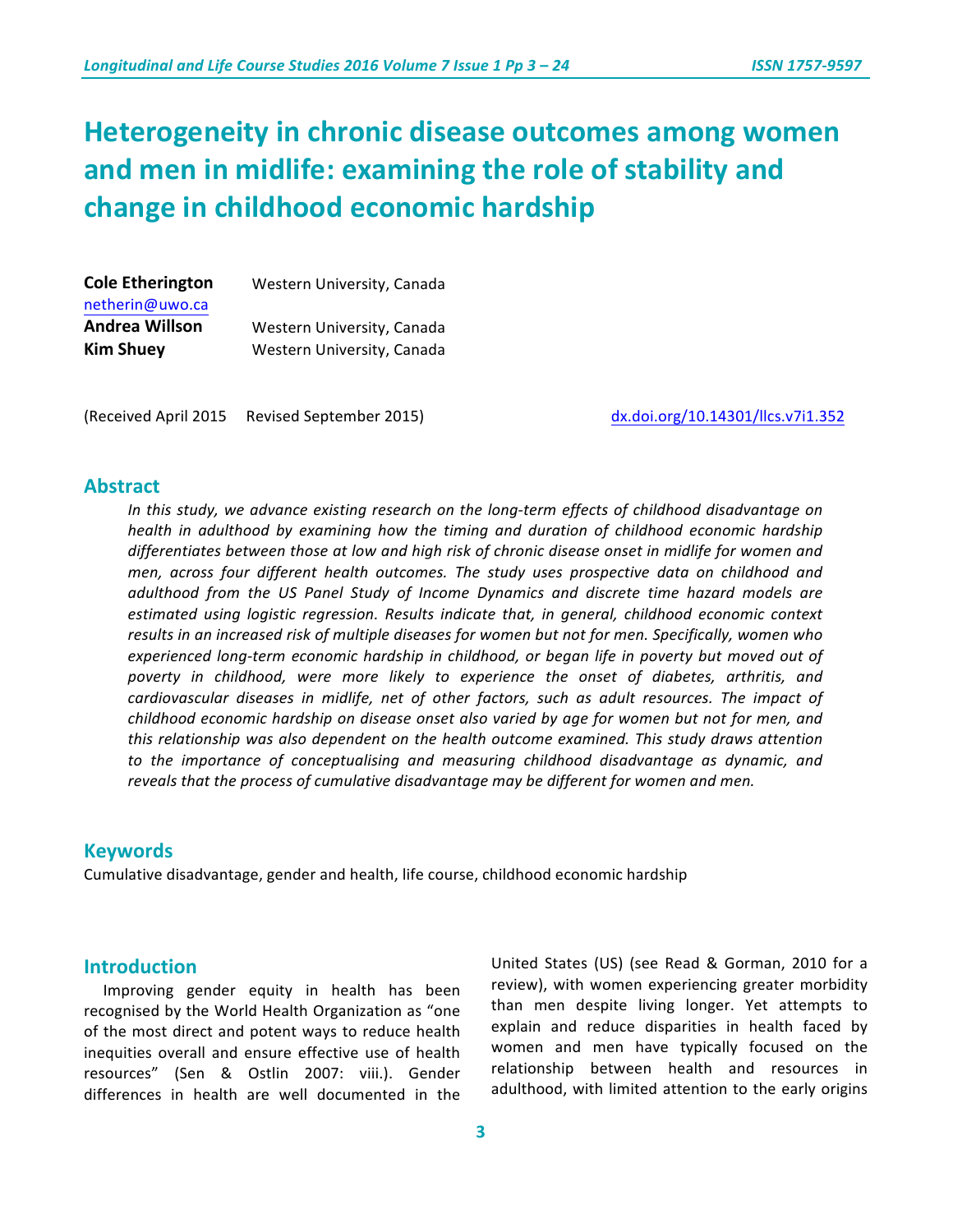of disease and health over the life course.

Through its emphasis on human development and aging as lifelong processes (Elder, Johnson, & Crosnoe, 2003), the life course perspective has directed attention to the 'long arm' of childhood disadvantage, or how early life conditions impact health and other outcomes in adulthood. Research increasingly has recognised the importance of childhood origins in shaping health disparities (Diprete & Eirich, 2006; Murray et al., 2011), yet little work has examined how childhood context may differentially affect men and women. Existing research treats gender as a control variable rather than a focal point (e.g. Bowen, 2010), often attempting to 'explain away' gender differences rather than examining how social factors may operate differently for women and men and lead to divergent health trajectories and heterogeneity within groups (Evans-Campbell, Lincoln & Takeuchi, 2010). Further, childhood disadvantage has been treated as static, rather than as a dynamic process involving stability and change over time (e.g. Lemelin et al., 2009; Pudrovska & Anikputa, 2013; Walsemann, Ailshire, Bell & Frongillo, 2012), and its effects rarely compared across health outcomes.

The current study advances research on childhood disadvantage, gender, and health by conceptualising and measuring childhood economic context as a dynamic process that may affect disease onset in midlife differently for women and men. Specifically, we take into consideration stability and change in the experience of childhood poverty and its impact on health in midlife. Using the US Panel Study of Income Dynamics (PSID), these relationships are examined across four chronic disease outcomes that are among the most prominent causes of morbidity and mortality in the United States.

#### **Background**

Diabetes, hypertension, arthritis, stroke, heart attack and heart disease are among the most common causes of morbidity and mortality in the US (Centers for Disease Control and Prevention, 2014; Gluckman & Hanson, 2005; Heron 2007). In general, men tend to experience more life-threatening chronic diseases at younger ages, while women have higher rates of chronic debilitating conditions (Bird & Rieker, 2008). Across all age groups, heart disease is more prevalent among men than women, although it remains the leading cause of death for both genders (National Center for Health Statistics, 2009). Partly due to heart attack occurring at later ages for women, nearly half of all fatal heart attacks each year in the US occur in women. For men up to age 75, the incidence of stroke is higher than in women, but this trend reverses in adults 85 years and older (Petrea et al., 2009). Women also have a higher lifetime risk of stroke (Petrea et al., 2009). Gender differences do not appear with regard to the overall prevalence of hypertension (33.6% of men and 32.3% of women), but prevalence is higher for men under 25 (Doumas, Papademetriou, Faselis & Kokkinos, 2013). Finally, women experience higher rates of arthritis than men (26% vs. 19%) while a slightly higher percentage of men have diabetes than women (14% vs. 11%) (Centers for Disease Control and Prevention, 2014).

Social explanations of differences in men and women's health outcomes have centred on differential access to protective resources, including income and education, as well as exposure to factors that negatively affect health, such as behavioural risk factors, in adulthood (Bird & Rieker, 2008). Life course research in both the United States and many European countries, however, has consistently linked each of these chronic disease outcomes to childhood socioeconomic circumstances (Blackwell, Hayward, & Crimmins, 2001; Danese, Pariante, Caspi, Taylor & Poulton, 2007; Drakopoulos, Lakioti, & Theodossiou, 2011; Hamil-Luker & O'Rand, 2007; Johnson & Schoeni, 2011; Kivimaki et al., 2006; Luo & Waite, 2005; Maty, Lynch, Raghunathan & Kaplan, 2008; Mckenzie, Carter, Blakely & Ivoer, 2011; Mensah & Hobcraft, 2008). Cumulative dis/advantage is a key framework used to conceptualise this link, referring to a process through which initial disadvantage or advantage is compounded or amplified over time to produce heterogeneity in life course outcomes, such as health (O'Rand, 1996). In other words, the relationship between socioeconomic resources and health begins in early life and is magnified over time. Widening health disparities between advantaged and disadvantaged groups with age suggest that processes of cumulative dis/advantage operate across the life course (Brown, O'Rand, & Adkins, 2012;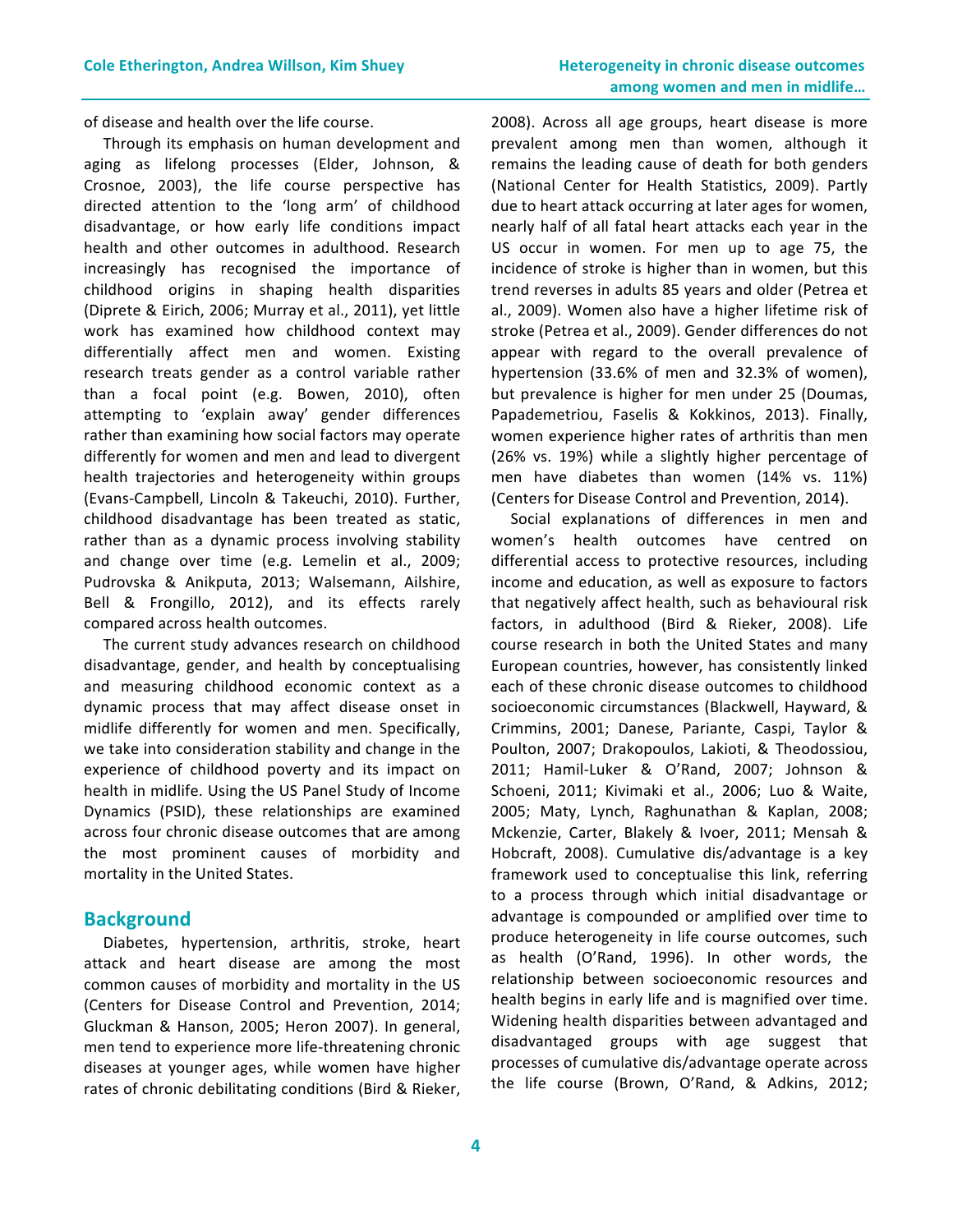Dupre, 2007; Lynch, 2003; Shuey & Elder, 2008; Shuey & Willson, 2014; Willson et al., 2007).

Early life inequalities in socioeconomic environment are thought to initiate processes of cumulative advantage and disadvantage which lead to divergent trajectories of health across the life course (Corna, 2013). Research also indicates that the timing, duration, and sequencing of childhood exposure to economic hardship are critical for many adulthood outcomes, including health (Shuey & Willson, 2014; Wagmiller, Lennon, Kuang, Alberti & Aber, 2006). Existing models of cumulative dis/advantage, however, differentially emphasise the importance of each temporal complexity (see Shuey & Willson, 2014, for a review). Such approaches also do not take into account heterogeneity in childhood circumstances, ignoring the way in which socioeconomic circumstances can improve or deteriorate throughout childhood, as well as issues of timing related to the onset of disadvantage. Instability in resources in childhood and throughout the life course often occurs, challenging notions of disadvantage that view poverty as a long-term and irreversible state (McDonough & Berglund, 2003; McDonough, Sacker, & Wiggins, 2005; Western, Bloome, Sosnaud & Tach, 2012). Little attention has been given to patterns of change in childhood circumstances. Existing research has also relied heavily on retrospective data and static measures of childhood socioeconomic status (SES). Measures of childhood SES used in previous studies have included: parents' education (e.g. Bowen, 2010; Lemelin et al., 2009; Walsemann et al., 2012), parents' occupation (e.g. Gustafsson & Hammarstrom, 2012; Hallqvist, Lynch, Bartley, Lang & Blane, 2004; Lidfelt, Li, Hu, Manson, & Kawachi, 2007; Maty et al., 2008; Pudrovska & Anikputa, 2013), family income at a single point in childhood (e.g. Fothergill, Ensminger, Green, Robertson & Juon, 2009), or some combination of factors, such as receipt of welfare, parental divorce, and father's education (e.g. Montez & Hayward, 2014; Schafer, Markus & Ferraro, 2012).

While these studies have made key contributions to our understanding of life course processes of health, they are not able to addresses the effects of dynamic and differing experiences of economic hardship. For example, long-term exposure to childhood disadvantage appears to have the  strongest negative effect on adult achievement outcomes and is harmful to health in adulthood (e.g., Shuey & Willson, 2014; Wagmiller et al., 2006). However, research also suggests that transitions into or out of sustained poverty in childhood have distinct effects on health. For example, deteriorating health in mid-life is more likely among those who transition into sustained economic hardship in childhood, while those whose families move out of poverty during childhood have health trajectories similar to those who never faced economic hardship (Shuey & Willson, 2014). Accordingly, the timing and duration of experiences of disadvantage in childhood are important to understanding life course trajectories of health. Yet studies tend to draw conclusions about long-term processes based on single snapshots in time (e.g. Pudrovska & Anikputa, 2013).

Although research demonstrates processes of cumulative advantage and disadvantage begin early in life, it should not be assumed that they operate similarly across groups (George, 2005). Little empirical attention has been given to whether cumulative processes of inequality that begin in childhood may differ for men and women. Such differences are likely given gender differences in biological disease processes, responses to stressors and social conditions, and access to resources (Taylor et al. 2000; Zunzunegui, Alvarado, Béland & Vissandjee, 2008). For example, women earn less than men even after controlling for education, work experience, and marital status (Hogan & Perrucci, 2007), dominate temporary and part-time jobs (Fuller & Vosko, 2008; Prokos, Padavic, & Schmidt, 2009), and are more likely to experience discontinuity in their employment histories due to their role as primary caregiver (Moen, Robison, & Fields, 1994). Research that has incorporated gender into the study of childhood disadvantage and adult health suggests that childhood socioeconomic disadvantage predicts psychological distress, depressive symptoms, body mass index (BMI), cardiovascular disease, metabolic syndrome, diabetes and risk of heart attack for women significantly more than for men (Fitzmaurice & Buka, 2002; Gilman, Kawachi, Pudrovska & Anishkin, 2013; Gustafsson & Hammarstrom, 2012; Hamil-Luker & O'Rand 2007; Lemelin et al., 2009; Lipowicz, Kozieł, Hulanicka & Kowalisko, 2007; Maty et al., 2008; Walsemann et al., 2012). Pudrovska and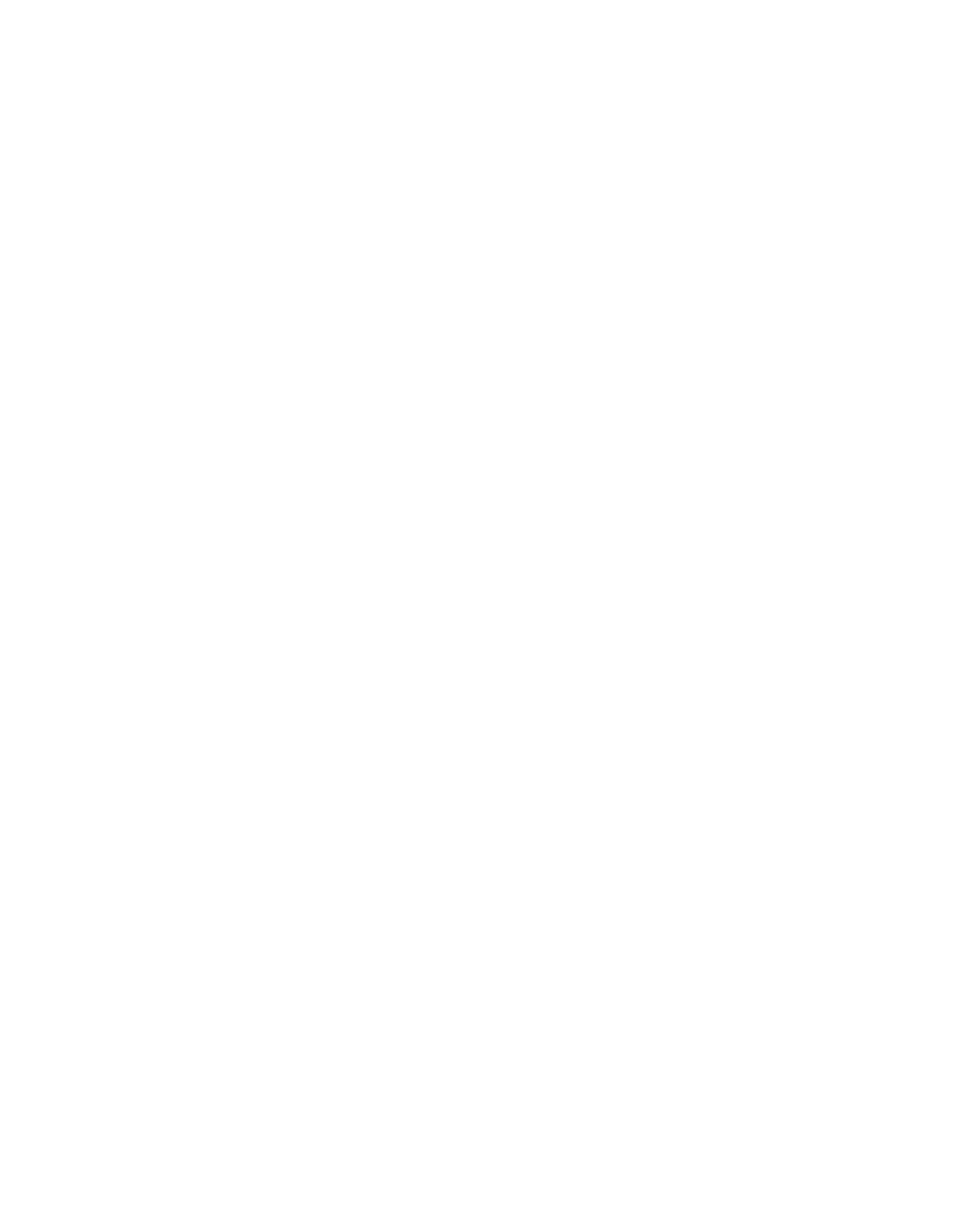particularly useful for this analysis as, during the observation period, these individuals enter a stage of the life course in which many health problems begin to emerge. Latent classes of childhood economic hardship experience were estimated for the full sample of these respondents  $(N=4,167)$  using data collected from PSID families from 1968-1977 (see Shuey & Willson, 2014). The sample used in multivariate analyses includes the subsample of individuals who remained in the study in adulthood and were a PSID 'head' or a 'wife' at the start of the observation period in 1999 as these are the household members that the PSID collects detailed information on in each survey year (Number of individuals=1,229; 697 women, 532 men).

Missing data is a challenge in any longitudinal study. This paper uses survival analysis, which allows the use of unbalanced panels, meaning individuals who attrited from the PSID after the initial observation year (1999) are still included in the analysis. Additionally, one advantage of the PSID is that, unlike retrospective studies, which do not begin studying individuals until much older ages, many selection processes are observable. Multiple studies have extensively examined the effects of the attrition of this cohort of children from the PSID sample on intergenerational models (e.g., those using family income during the respondent's childhood) with covariates that predict adult health outcomes and demonstrate that the PSID maintains its representativeness over time without strong evidence of attrition bias, with the exception that the effect of higher education on sample attrition is stronger than that of health and that female subsamples demonstrate weaker effects of attrition than males (Fitzgerald, 2011; Halliday, Kimmitt, & Kimmitt, 2012; Meer, Miller, & Rosen, 2003). Previous research also has found that individuals who experienced childhood poverty are less likely to have remained in the PSID to have an observed health outcome in 1999 when health data began to be collected (see Shuey & Willson, 2014). Any selective attrition with respect to health will likely lead to an underestimate of the impact of childhood economic hardship. Taken together, this indicates that, while not significantly biased, results from this study are likely conservative estimates of the association of childhood economic hardship and adult health (Shuey & Willson, 2014).

#### **Measures**

#### *Disease outcomes*

Four disease outcomes are assessed in this study: high blood pressure, diabetes, arthritis, and a measure consisting of heart attack, heart disease, and stroke. Stroke, heart attack, and heart disease were grouped together due to relatively low prevalence levels in middle age in addition to all affecting the heart and circulatory system (Johnson & Schoeni 2011). The conditions are measured by responses to the question: "Has a doctor or health professional ever told you that you have had-?" Respondents were asked this question in each survey wave from 1999 to 2011. It is possible for individuals to have comorbidities, but each condition was examined separately and each measure included all those individuals who reported having been diagnosed with that particular health condition. It should be acknowledged that these measures are somewhat non-specific and the measure of arthritis does not distinguish between types of arthritis, which are experienced at different rates by men and women and have differing etiologies. Variation in the experience of arthritis could contribute to gender differences in association with childhood economic hardship, however we believe this is minimal given the similar rates of arthritis among the men and women in the sample. We further discuss the potential implications in the discussion section.

#### *Childhood economic hardship*

Children's histories of economic hardship were analysed over a 10-year period, from 1968 (when the children were 0-8 years old) to 1977. A child was considered to be living in poverty in a given year if the family's total annual income fell below 125% of the official US poverty threshold.<sup>1</sup> These indicators and repeated measures of latent class analysis were used to identify subgroups of individuals with similarities in their experience of economic hardship in childhood (see Shuey & Willson, 2014, for a detailed discussion). Based on fit statistics from the latent class models, and the previous literature (Wagmiller et al., 2006), it was determined that there were four groups into which respondents could be classified: non-poor, moving into poverty, moving out of poverty, and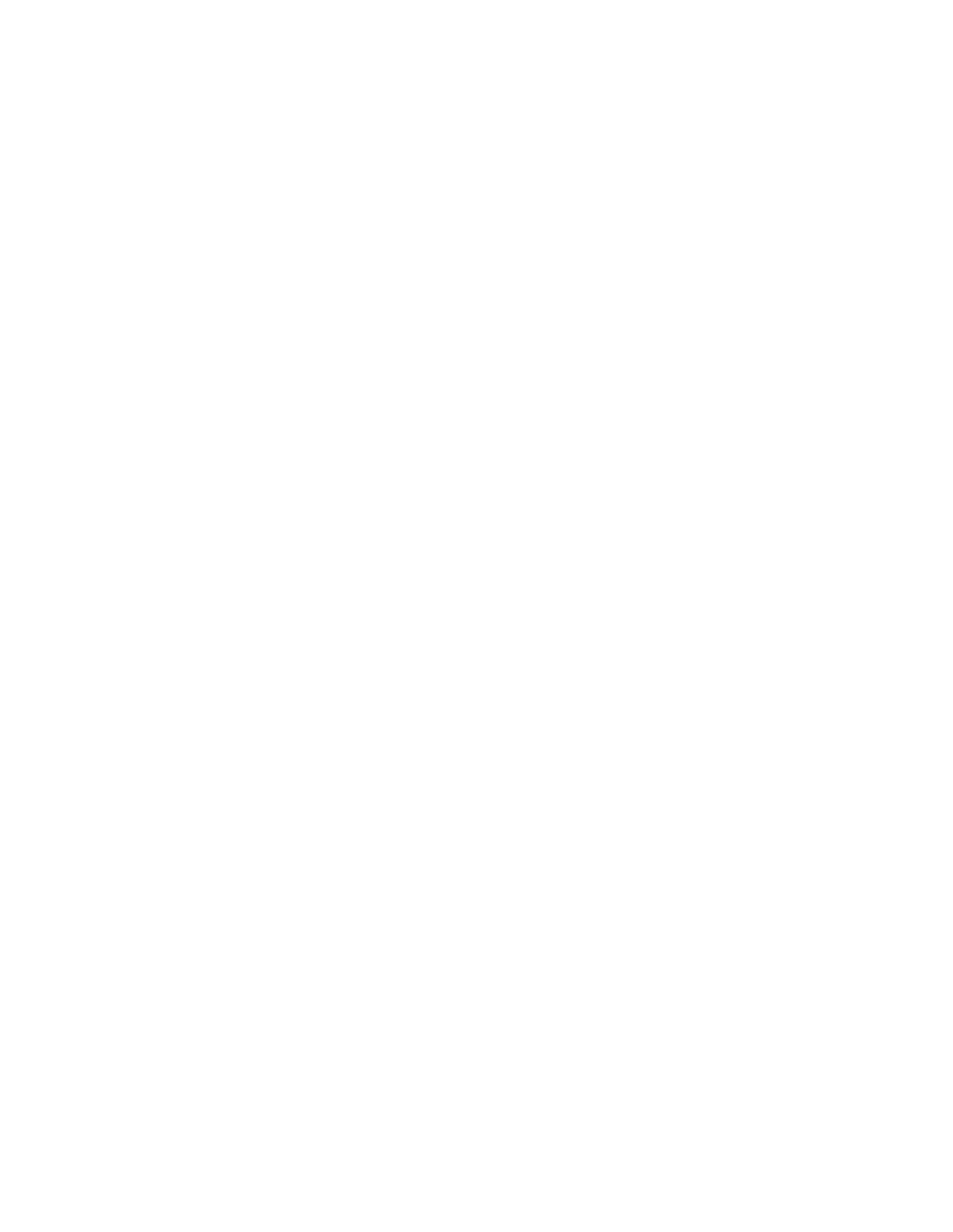| Independent                      |              | Model 1 |       | Model 2 <sup>ª</sup> |       |       |              |       |       | Model $3b$ |       | Model $4^{\overline{c}}$ |       |       |       |       |
|----------------------------------|--------------|---------|-------|----------------------|-------|-------|--------------|-------|-------|------------|-------|--------------------------|-------|-------|-------|-------|
| variable                         | Men<br>Women |         |       | Women                |       | Men   | Men<br>Women |       |       |            | Women | Men                      |       |       |       |       |
|                                  |              |         |       |                      |       |       |              |       |       |            |       |                          |       |       |       |       |
|                                  | Odds         | p-      | Odds  | p-                   | Odds  | p-    | Odds         | p-    | Odds  | p-         | Odds  | p-                       | Odds  | p-    | Odds  | p-    |
|                                  | ratio        | value   | ratio | value                | ratio | value | ratio        | value | ratio | value      | ratio | value                    | ratio | value | ratio | value |
| Childhood                        |              |         |       |                      |       |       |              |       |       |            |       |                          |       |       |       |       |
| economic                         |              |         |       |                      |       |       |              |       |       |            |       |                          |       |       |       |       |
| hardship (non-                   |              |         |       |                      |       |       |              |       |       |            |       |                          |       |       |       |       |
| poor)                            |              |         |       |                      |       |       |              |       |       |            |       |                          |       |       |       |       |
| Move into<br>poverty             | 0.92         | 0.889   | 2.15  | 0.285                | 1.17  | 0.819 | 1.75         | 0.371 | 0.94  | 0.929      | 1.83  | 0.350                    | 0.70  | 0.652 | 1.54  | 0.433 |
| Long-term<br>poverty             | 0.20         | 0.026   | 0.76  | 0.289                | 0.17  | 0.019 | 0.73         | 0.422 | 0.15  | 0.011      | 0.72  | 0.401                    | 0.10  | 0.007 | 0.49  | 0.168 |
| Move out of<br>poverty           | 0.15         | 0.081   | 2.21  | 0.279                | 0.15  | 0.126 | 1.78         | 0.429 | 0.13  | 0.091      | 1.63  | 0.518                    | 0.10  | 0.051 | 1.29  | 0.718 |
| Age (40-45)                      |              |         |       |                      |       |       |              |       |       |            |       |                          |       |       |       |       |
| 46-52                            | 2.04         | 0.096   | 7.42  | 0.000                | 2.44  | 0.045 | 8.90         | 0.000 | 2.51  | 0.076      | 9.01  | 0.000                    | 2.57  | 0.062 | 9.82  | 0.000 |
| Childhood                        |              |         |       |                      |       |       |              |       |       |            |       |                          |       |       |       |       |
| economic                         |              |         |       |                      |       |       |              |       |       |            |       |                          |       |       |       |       |
| hardship X age                   |              |         |       |                      |       |       |              |       |       |            |       |                          |       |       |       |       |
| Move into<br>poverty X 46-       | 1.06         | 0.921   |       |                      | 0.76  | 0.688 |              |       | 1.02  | 0.982      |       |                          | 0.90  | 0.887 |       |       |
| 52                               |              |         |       |                      |       |       |              |       |       |            |       |                          |       |       |       |       |
| Long-term<br>poverty X 46-<br>52 | 8.17         | 0.006   |       |                      | 8.43  | 0.006 |              |       | 9.07  | 0.008      |       |                          | 9.01  | 0.007 |       |       |
| Move out of                      | 15.67        | 0.022   |       |                      | 12.37 | 0.034 |              |       | 11.88 | 0.038      |       |                          | 12.97 | 0.032 |       |       |
| poverty X 46-<br>52              |              |         |       |                      |       |       |              |       |       |            |       |                          |       |       |       |       |
| Constant                         | 0.29         | 0.002   | 0.12  | 0.000                | 19.75 | 0.190 | 0.00         | 0.002 | 6.27  | 0.465      | 0.00  | 0.002                    | 6.77  | 0.437 | 0.00  | 0.002 |

# Table 2. Discrete-time logistic regression estimated effects of childhood economic hardship on the risk of onset of Diabetes within 12 years, by gender: 1999-2011 PSID

Notes:

Number of observations (women) = 810. Number of observations (men) = 594.

<sup>a</sup> Model 2 controls for adult resources: education, income, employment status, and marital status.

 $\overline{b}$  Model 3 controls for the variables specified in Model 2 and adds adult health behaviours: smoking, drinking, and physical activity.<br>
C Model 4 controls for the variables specified in Models 2 and 3 and adds race/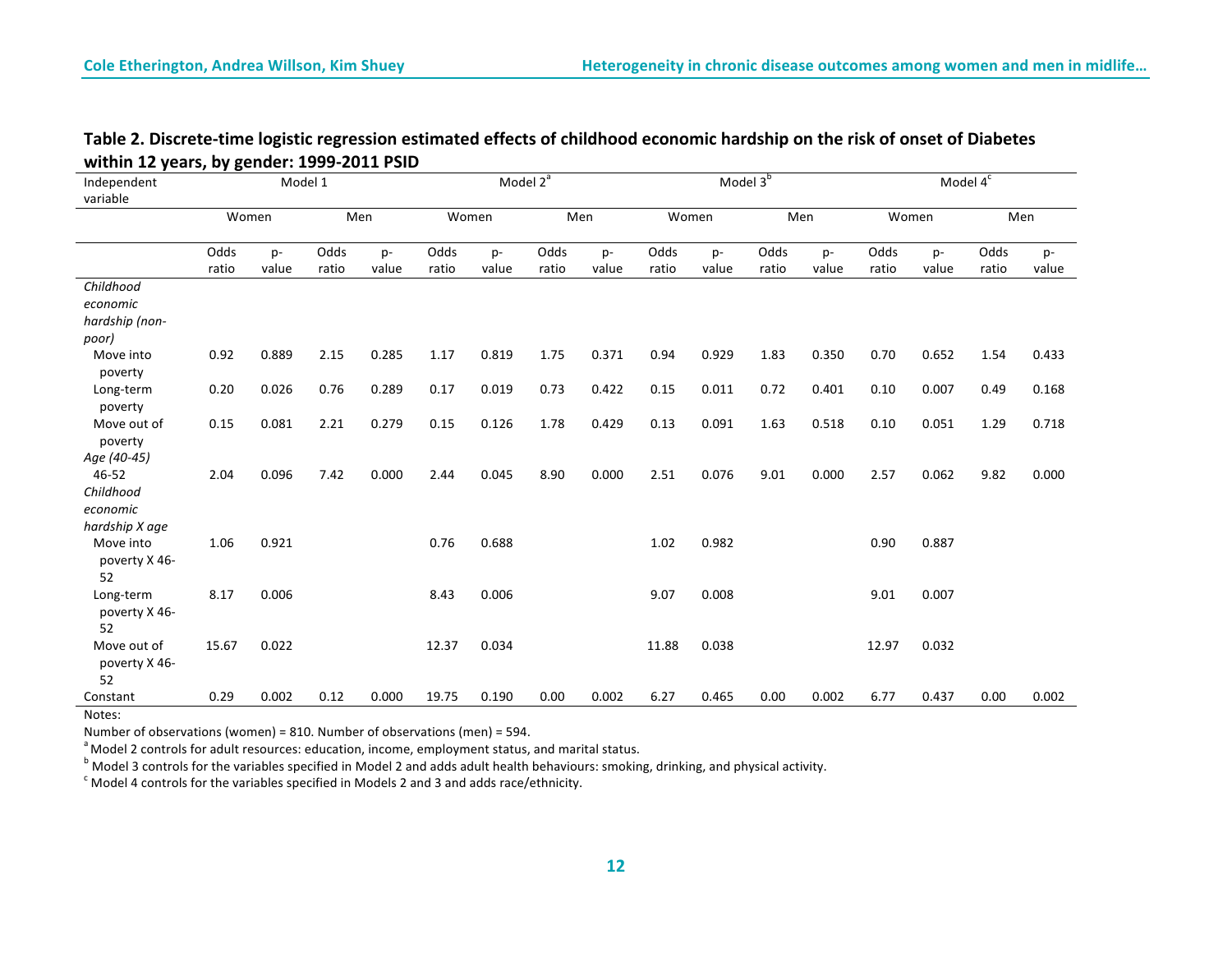| Table 3. Discrete-time logistic regression estimated effects of childhood economic hardship on the risk of onset of high blood |
|--------------------------------------------------------------------------------------------------------------------------------|
| pressure within 12 years, by gender: 1999-2011 PSID                                                                            |

| Independent<br>variable |       |       | Model 1 |       | Model 2 <sup>ª</sup> |       |       |       |       |       | Model 3 <sup>b</sup> |       | Model 4 <sup>c</sup> |       |       |       |  |
|-------------------------|-------|-------|---------|-------|----------------------|-------|-------|-------|-------|-------|----------------------|-------|----------------------|-------|-------|-------|--|
|                         | Women |       | Men     |       | Women                |       | Men   |       | Women |       | Men                  |       | Women                |       | Men   |       |  |
|                         | Odds  | $p-$  | Odds    | p-    | Odds                 | p-    | Odds  | p-    | Odds  | p-    | Odds                 | p-    | Odds                 | $p-$  | Odds  | p-    |  |
|                         | ratio | value | ratio   | value | ratio                | value | ratio | value | ratio | value | ratio                | value | ratio                | value | ratio | value |  |
| Childhood               |       |       |         |       |                      |       |       |       |       |       |                      |       |                      |       |       |       |  |
| economic                |       |       |         |       |                      |       |       |       |       |       |                      |       |                      |       |       |       |  |
| hardship (Non-<br>poor) |       |       |         |       |                      |       |       |       |       |       |                      |       |                      |       |       |       |  |
| Move into               | 1.13  | 0.758 | 1.52    | 0.280 | 1.22                 | 0.635 | 1.65  | 0.200 | 1.40  | 0.412 | 1.63                 | 0.235 | 1.50                 | 0.321 | 1.66  | 0.228 |  |
| poverty                 |       |       |         |       |                      |       |       |       |       |       |                      |       |                      |       |       |       |  |
| Long-term               | 0.65  | 0.108 | 0.97    | 0.861 | 0.72                 | 0.259 | 0.98  | 0.937 | 0.78  | 0.396 | 1.01                 | 0.953 | 0.85                 | 0.589 | 0.95  | 0.838 |  |
| poverty                 |       |       |         |       |                      |       |       |       |       |       |                      |       |                      |       |       |       |  |
| Move out of             | 0.59  | 0.192 | 0.95    | 0.808 | 0.68                 | 0.340 | 1.03  | 0.873 | 0.70  | 0.392 | 1.03                 | 0.891 | 0.76                 | 0.504 | 0.96  | 0.897 |  |
| poverty                 |       |       |         |       |                      |       |       |       |       |       |                      |       |                      |       |       |       |  |
| Age (40-45)             |       |       |         |       |                      |       |       |       |       |       |                      |       |                      |       |       |       |  |
| 46-52                   | 5.90  | 0.000 | 7.69    | 0.000 | 6.85                 | 0.000 | 8.30  | 0.000 | 6.65  | 0.000 | 8.17                 | 0.000 | 6.70                 | 0.000 | 8.17  | 0.000 |  |
| Childhood               |       |       |         |       |                      |       |       |       |       |       |                      |       |                      |       |       |       |  |
| economic                |       |       |         |       |                      |       |       |       |       |       |                      |       |                      |       |       |       |  |
| hardship X age          |       |       |         |       |                      |       |       |       |       |       |                      |       |                      |       |       |       |  |
| Move into               | 0.62  | 0.289 |         |       | 0.53                 | 0.170 |       |       | 0.55  | 0.191 |                      |       | 0.55                 | 0.194 |       |       |  |
| poverty X 46-           |       |       |         |       |                      |       |       |       |       |       |                      |       |                      |       |       |       |  |
| 52                      |       |       |         |       |                      |       |       |       |       |       |                      |       |                      |       |       |       |  |
| Long-term               | 1.51  | 0.191 |         |       | 1.31                 | 0.394 |       |       | 1.34  | 0.366 |                      |       | 1.33                 | 0.379 |       |       |  |
| Poverty X 46-           |       |       |         |       |                      |       |       |       |       |       |                      |       |                      |       |       |       |  |
| 52<br>Move out of       | 1.81  | 0.202 |         |       | 1.52                 | 0.380 |       |       | 1.65  | 0.294 |                      |       | 1.62                 | 0.310 |       |       |  |
| poverty X 46-           |       |       |         |       |                      |       |       |       |       |       |                      |       |                      |       |       |       |  |
| 52                      |       |       |         |       |                      |       |       |       |       |       |                      |       |                      |       |       |       |  |
| Constant                | 0.17  | 0.000 | 0.12    | 0.000 | 0.20                 | 0.082 | 0.17  | 0.049 | 0.26  | 0.147 | 0.17                 | 0.062 | 0.30                 | 0.225 | 0.15  | 0.055 |  |
| $N = + - -$             |       |       |         |       |                      |       |       |       |       |       |                      |       |                      |       |       |       |  |

Notes:

Number of observations (women) = 2592. Number of observations (men) = 2020.<br>  $^{\circ}$  Model 2 controls for adult resources: education, income, employment status, and marital status.

<sup>b</sup> Model 3 controls for the variables specified in Model 2 and adds adult health behaviours: smoking, drinking, and physical activity.<br>
<sup>c</sup> Model 4 controls for the variables specified in Models 2 and 3 and adds race/ethn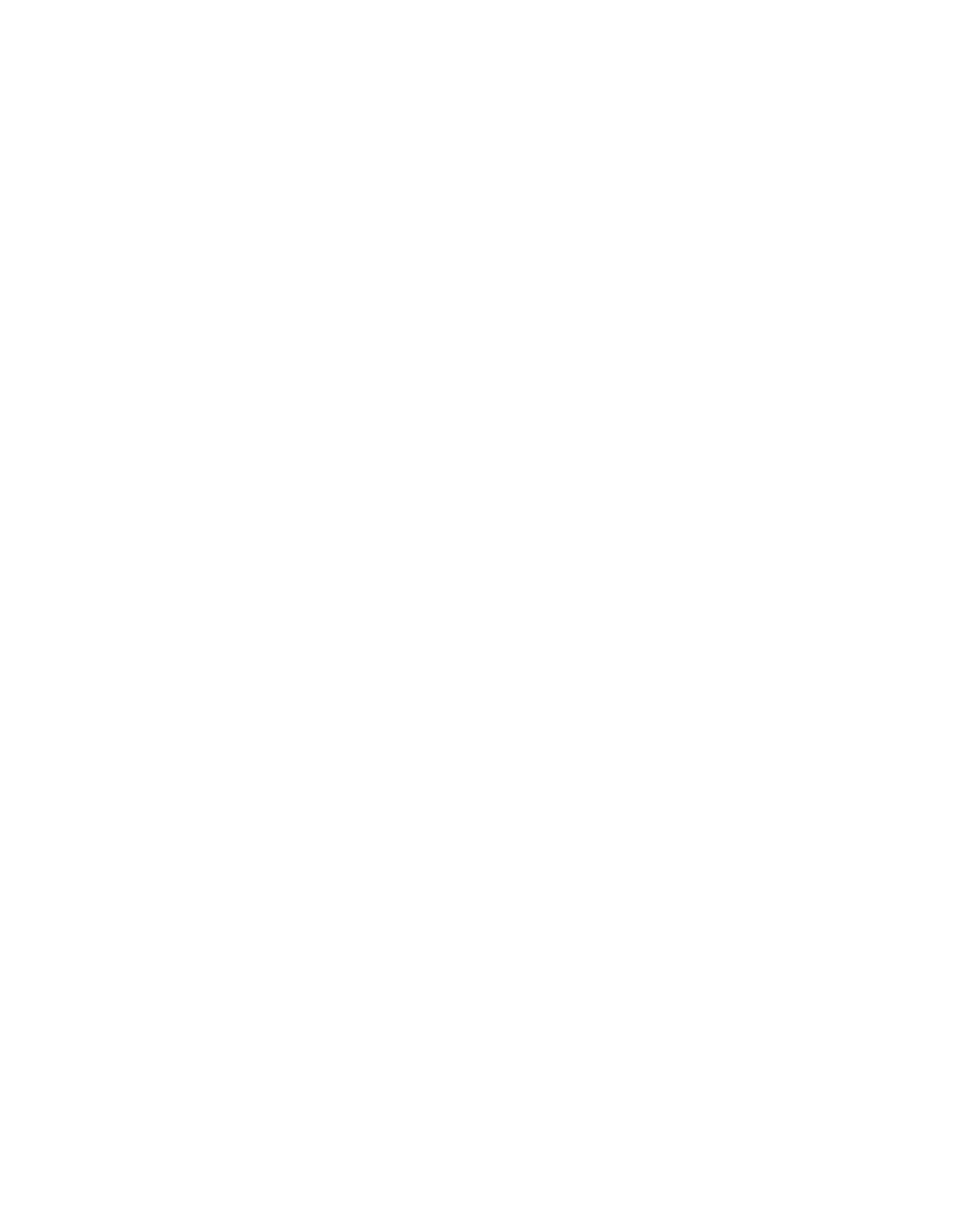# Table 4. Discrete-time logistic regression estimated effects of childhood economic hardship on the risk of onset of arthritis within 12 Years, by gender: 1999-2011 PSID

| Independent                        |              |       | Model 1 |       | Model 2 <sup>ª</sup> |       |       |       |       |       | Model 3 <sup>b</sup> |       | Model $\overline{4^c}$ |       |       |       |      |    |
|------------------------------------|--------------|-------|---------|-------|----------------------|-------|-------|-------|-------|-------|----------------------|-------|------------------------|-------|-------|-------|------|----|
| variable                           |              |       |         |       |                      |       |       |       |       |       |                      |       |                        |       |       |       |      |    |
|                                    | Women        |       | Men     |       | Women                |       | Men   |       | Women |       | Men                  |       | Women                  |       | Men   |       |      |    |
|                                    | Odds<br>$p-$ |       |         |       | Odds                 | p-    | Odds  | p-    | Odds  | p-    | Odds                 | p-    | Odds                   | p-    | Odds  | p-    | Odds | p- |
|                                    | ratio        | value | ratio   | value | ratio                | value | ratio | value | ratio | value | ratio                | value | ratio                  | value | ratio | value |      |    |
| Childhood                          |              |       |         |       |                      |       |       |       |       |       |                      |       |                        |       |       |       |      |    |
| economic                           |              |       |         |       |                      |       |       |       |       |       |                      |       |                        |       |       |       |      |    |
| hardship (Non-                     |              |       |         |       |                      |       |       |       |       |       |                      |       |                        |       |       |       |      |    |
| poor)                              |              |       |         |       |                      |       |       |       |       |       |                      |       |                        |       |       |       |      |    |
| Move into<br>poverty               | 0.35         | 0.085 | 0.82    | 0.535 | 0.30                 | 0.043 | 0.64  | 0.233 | 0.29  | 0.034 | 0.67                 | 0.340 | 0.31                   | 0.053 | 0.66  | 0.297 |      |    |
| Long-term<br>poverty               | 0.55         | 0.066 | 0.77    | 0.268 | 0.49                 | 0.033 | 0.65  | 0.193 | 0.48  | 0.030 | 0.65                 | 0.219 | 0.54                   | 0.105 | 0.47  | 0.108 |      |    |
| Move out of<br>poverty             | 0.19         | 0.005 | 1.62    | 0.203 | 0.18                 | 0.008 | 1.39  | 0.435 | 0.17  | 0.008 | 1.47                 | 0.357 | 0.19                   | 0.011 | 1.07  | 0.901 |      |    |
| Age (40-45)                        |              |       |         |       |                      |       |       |       |       |       |                      |       |                        |       |       |       |      |    |
| 46-52                              | 4.03         | 0.000 | 6.07    | 0.000 | 4.38                 | 0.000 | 6.40  | 0.000 | 4.60  | 0.000 | 6.43                 | 0.000 | 4.57                   | 0.000 | 6.62  | 0.000 |      |    |
| Childhood                          |              |       |         |       |                      |       |       |       |       |       |                      |       |                        |       |       |       |      |    |
| economic                           |              |       |         |       |                      |       |       |       |       |       |                      |       |                        |       |       |       |      |    |
| hardship X age                     |              |       |         |       |                      |       |       |       |       |       |                      |       |                        |       |       |       |      |    |
| Move into<br>poverty X 46-         | 2.56         | 0.167 |         |       | 2.57                 | 0.162 |       |       | 2.49  | 0.174 |                      |       | 2.58                   | 0.151 |       |       |      |    |
| 52                                 |              |       |         |       |                      |       |       |       |       |       |                      |       |                        |       |       |       |      |    |
| Long-term<br>poverty X 46-         | 1.63         | 0.209 |         |       | 1.46                 | 0.329 |       |       | 1.45  | 0.333 |                      |       | 1.48                   | 0.307 |       |       |      |    |
| 52                                 |              |       |         |       |                      |       |       |       |       |       |                      |       |                        |       |       |       |      |    |
| Move out of<br>poverty X 46-<br>52 | 6.18         | 0.006 |         |       | 5.55                 | 0.011 |       |       | 5.53  | 0.012 |                      |       | 5.75                   | 0.011 |       |       |      |    |
| Constant                           | 0.27         | 0.000 | 0.15    | 0.000 | 1.11                 | 0.931 | 0.30  | 0.481 | 1.03  | 0.981 | 0.18                 | 0.330 | 1.39                   | 0.804 | 0.18  | 0.330 |      |    |
|                                    |              |       |         |       |                      |       |       |       |       |       |                      |       |                        |       |       |       |      |    |

Notes:

Number of observations (women) = 1944. Number of observations (men) =  $950$ 

<sup>a</sup> Model 2 controls for adult resources: education, income, employment status, and marital status.

b Model 3 controls for the variables specified in Model 2 and adds adult health behaviours: smoking, drinking, and physical activity.<br>
<sup>b</sup> Model 3 controls for the variables specified in Models 2 and 3 and adds race/ethnic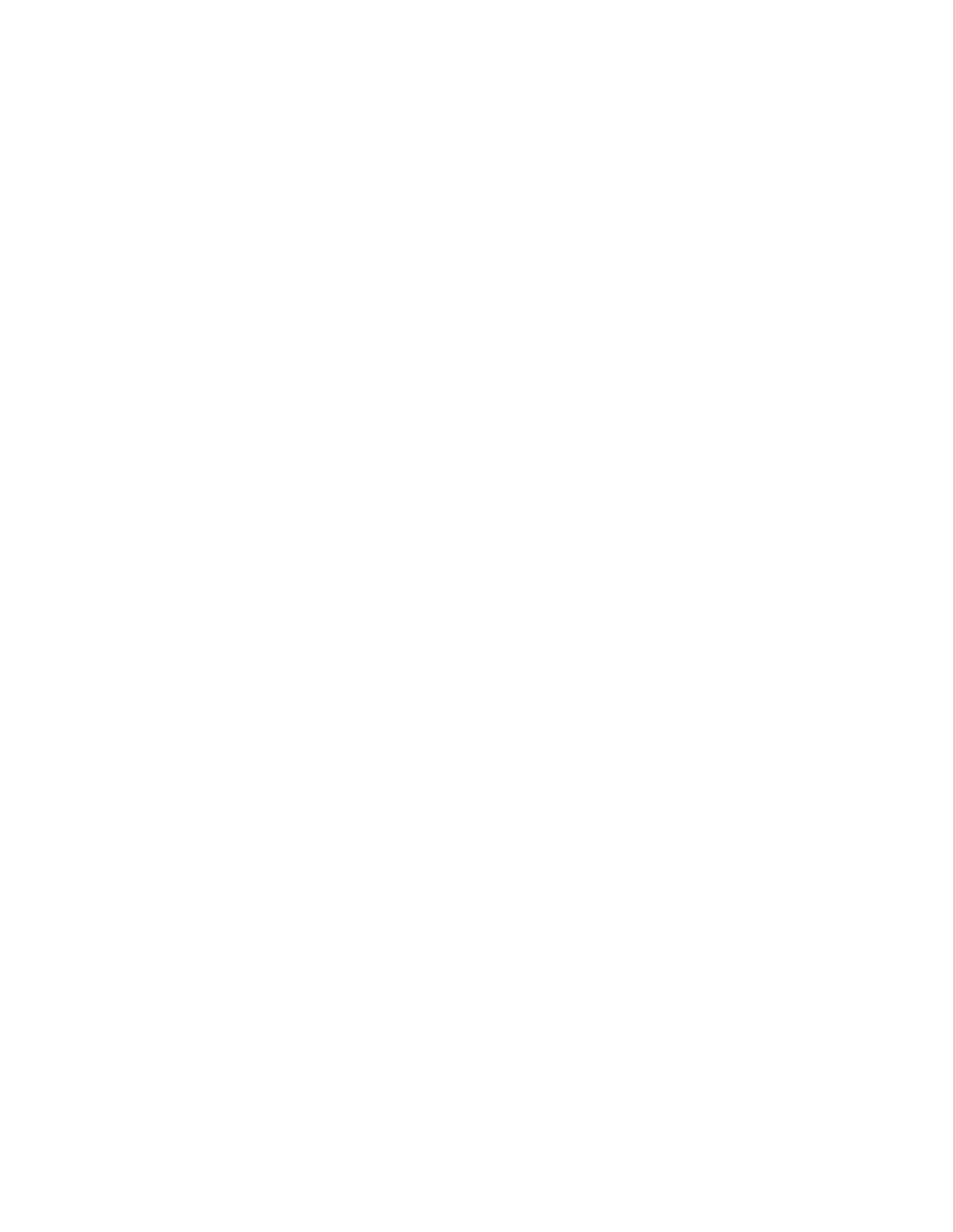childhood adversity differentiates risk of onset within each group. Instead of simply controlling for gender, we explore the unique patterns of cumulative disadvantage among women and men. In so doing, we not only find childhood economic hardship to produce heterogeneity in women's chronic disease outcomes (Hamil-Luker & O'Rand, 2007), but also, that the impact of childhood poverty varies by age for women. Little empirical research has examined whether the process of cumulative disadvantage is the same across different sub-groups of the population over time or when the effects of childhood economic hardship may emerge for particular groups. This study suggests that cumulative disadvantage may be a gendered process, with agedependent effects and heterogeneous health outcomes generally emerging for women, but not for men. 

## **Acknowledgements**

This study was supported by an operating grant from Canadian Institutes of Health Research as well as an Ontario Women's Health Scholars Award to Nicole Etherington. The collection of data used in this study was partly supported by the National Institutes of Health under grant number R01 HD069609 and the National Science Foundation under award number 1157698. The authors wish to thank the anonymous reviewers for their constructive and invaluable comments.

## **References**

- Allison, P.D. (2010). *Survival Analysis*. Retrieved from http://www.statisticalhorizons.com/wpcontent/uploads/2012/01/Allison\_SurvivalAnalysis.pdf
- Bambra, C., Pope, D., Swami, V., Stanistreet, D., Roskam, A., Kunst, A., & Scott-Samuel, A. (2009). Gender, health inequalities and welfare state regimes: a cross-national study of 13 European countries. *Journal of Epidemiology & Community Health, 63,* 38044. http://dx.doi.org/10.1136/jech.2007.070292
- Blackwell, D. L., Hayward, M., & Crimmins, E. (2001). Does childhood health affect chronic morbidity in later life? Social Science & Medicine, 52(8), 1269-1284. http://dx.doi.org/10.1016/S0277-9536(00)00230-6
- Beebe-Dimmer, J., Lynch, J.W., Turrell, G., Lustgarten, S., Raghunathan, T., &
- Kaplan, G.A. (2004). Childhood and adult socioeconomic conditions and 31-year mortality risk in women. *American Journal of Epidemiology*, *159*, 481–490.
- Bird, C.E. & Rieker, P.P. (2008). *Gender and health: The effects of constrained choices and social policies*. New York: Cambridge University Press. http://dx.doi.org/10.1093/aje/kwh057
- Borucka, J. (2013). Extensions of Cox Model for non-proportional hazards purpose. Retrieved from http://www.phusewiki.org/docs/Conference%202013%20SP%20Papers/SP07.pdf
- Bowen, M.E. (2010). Coronary heart disease from a life-course approach: findings from the Health and Retirement Study, 1998-2004. *Journal of Aging and Health*, 22, 219. http://dx.doi.org/10.1177/0898264309355981
- Brown, T. H., O'Rand, A. M., & Adkins, D. E. (2012). Race-ethnicity and health trajectories: Tests of three hypotheses across multiple groups and health outcomes. *Journal of Health and Social Behavior*, 53(3), 359–377. http://dx.doi.org/10.1177/0022146512455333
- Centers for Disease Control and Prevention. (2014). Arthritis. Retrieved from http://www.cdc.gov/arthritis/
- Coltrane, S. (2000). Research on household labor: Modeling and measuring the social embeddedness of routine family work. Journal of Marriage and the Family, 62, 1208-1233. http://dx.doi.org/10.1111/j.1741-3737.2000.01208.x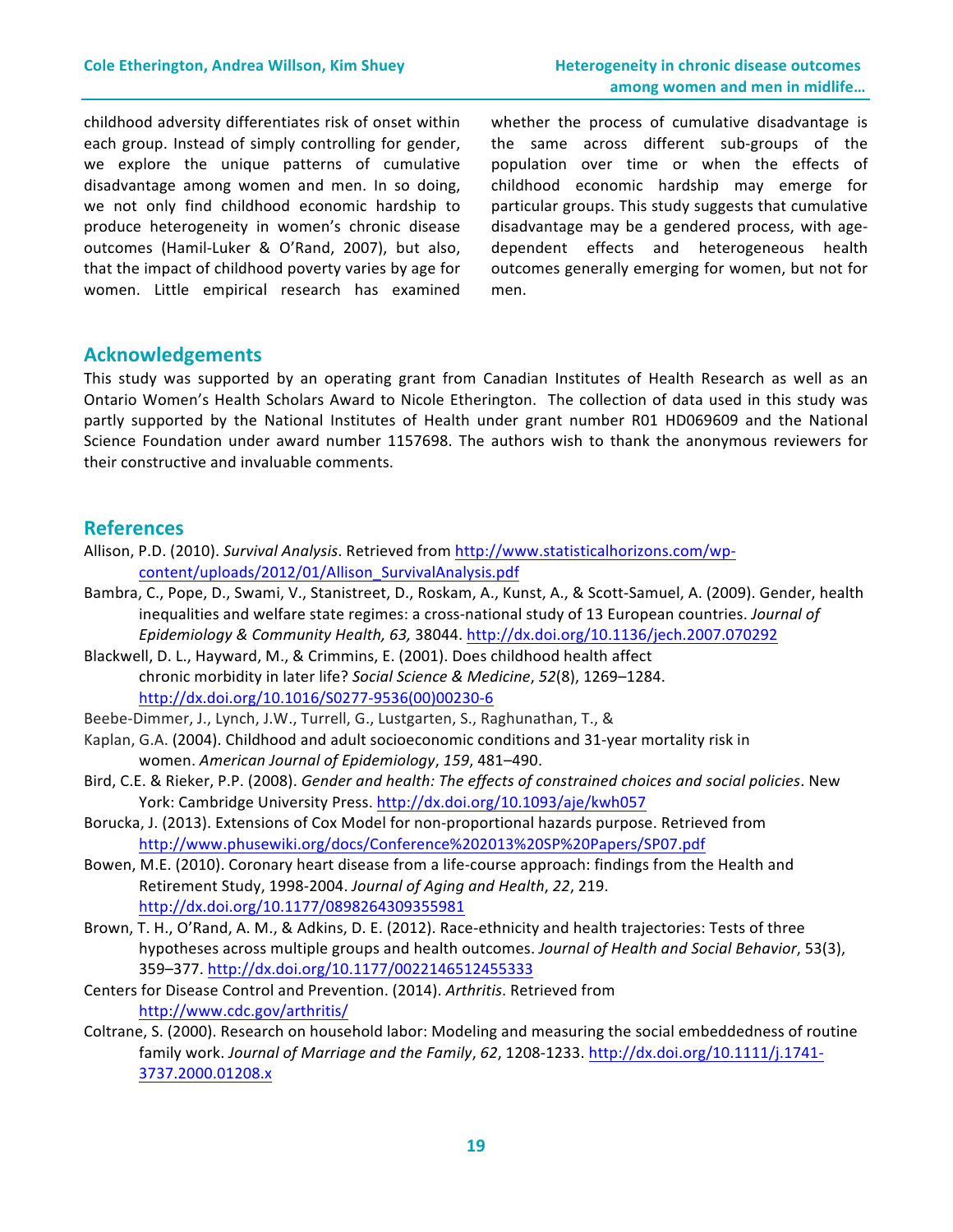- Corna, L. (2013). A life course perspective on socioeconomic inequalities in health: A critical review of conceptual frameworks. Advances in Life Course Research, 18(2), 150-159. http://dx.doi.org/10.1016/j.alcr.2013.01.002
- Crimmins, E.M., Kim, J.K., Sole-Auro, A. (2010). Gender differences in health: results from SHARE, ELSA and HRS. *European Journal of Public Health, 22*, 81-91.
- Danese, A., Pariante, C. M., Caspi, A., Taylor, A., & Poulton, R. (2007). Childhood maltreatment predicts adult inflammation in a life-course study. Proceedings of the National Academy of Sciences, 104(4), 1319-1324. http://dx.doi.org/10.1073/pnas.0610362104
- DeBoo, H.A., & Harding, J.E. (2006). The developmental origins of adult disease (Barker) hypothesis. The *Australian & New Zealand Journal of Obstetrics & Gynaecology, 46*, 4-14. http://dx.doi.org/10.1111/j.1479-828X.2006.00506.x
- Denton, M., Prus, S., & Walters, V. (2004). Gender differences in health: A Canadian study of the psychosocial, structural and behavioral determinants of health. Social Science & Medicine, 58(12), 2585-600. http://dx.doi.org/10.1016/j.socscimed.2003.09.008
- deVries, B., & Watt, D. (1996). A lifetime of events: age and gender variations in thelife story. *International Journal of Aging and Human Development*, *42(2),* 81-102. http://dx.doi.org/10.2190/FM22-V5VT-B60Y-6UGC
- Diprete, T. A., & Eirich, G. M. (2006). Cumulative advantage as a mechanism for
- inequality: A review of theoretical and empirical developments. Annual Review of Sociology, 32, 271–297. http://dx.doi.org/10.1146/annurev.soc.32.061604.123127
- Doumas, M., Papademetriou, V., Faselis, C., & Kokkinos, P. (2013). Gender differences in hypertension: Myths and reality. *Current Hypertension Reports*, 15, 321-330. http://dx.doi.org/10.1007/s11906-013-0359-y
- Drakopoulos, S.A., Lakioti, E., Thedossiou, I. (2011). Childhood socioeconomic deprivation and later adult health. *International Journal of Social Economics*, *28*, 23-38. http://dx.doi.org/10.1108/03068291111091945
- Dubay, L.C. & Lebrun, L.A. (2012). Health, behavior, and health care disparities: Disentangling the effects of income and race in the United States. International Journal of Health Services, 42(4), 607-625. http://dx.doi.org/10.2190/HS.42.4.c
- Dupre, M. E. (2007). Educational differences in age-related patterns of disease: Reconsidering the cumulative disadvantage and age-as-leveler. Journal of Health and Social Behavior, 48(1), 1-15. 241. doi: http://dx.doi.org/10.1177/002214650704800101
- Elder, G.D, Johnson, M.K., & Crosnoe, R. (2003). The emergence and development of life course theory. In J.T Mortimer & M.J. Shanahan (Eds.), *Handbook of the Life Course* (pp.3-19). New York: Kluwer Academic/Plenum Publishers. http://dx.doi.org/10.1007/978-0-306-48247-2\_1
- Evans-Campbell, T., Lincoln, K.D., & Takeuchi, D.T. (2010). Race and mental health: Past debates, new opportunities. In W.R. Avison, J.D. McLeod, & B.A. Pescosolido (Eds). *Mental Health, Social Mirror*, (pp.169-190). New York: Springer.
- Fitzgerald, J. (2011). Attrition in models of intergenerational links in health and economic status in the PSID. The *B.E. Journal of Economic Analysis & Policy*, *11*(3), 1–61. http://dx.doi.org/10.2202/1935-1682.2868
- Fitzgerald, J., Gottschalk, P., & Moffitt, R. (1998). An analysis of sample attrition in panel data: The Michigan Panel Study of Income Dynamics. The Journal of Human Resources, 33(2), 251-299. http://dx.doi.org/10.2307/146433
- Fothergill, K. E., Ensminger, M. E., Green, K. M., Robertson, J. A., & Juon, H. S. (2009). Pathways to adult marijuana and cocaine use: A prospective study of African Americans. *Journal of Health & Social Behavior*, *50*(1), 65-81. http://dx.doi.org/10.1177/002214650905000105
- Fuller, S., & Vosko, L.F. (2008). Temporary employment and social inequality in Canada: Exploring intersections of gender, race, and migration. Social Indicators Research, 88(1), 31-50. http://dx.doi.org/10.1007/s11205-007-9201-8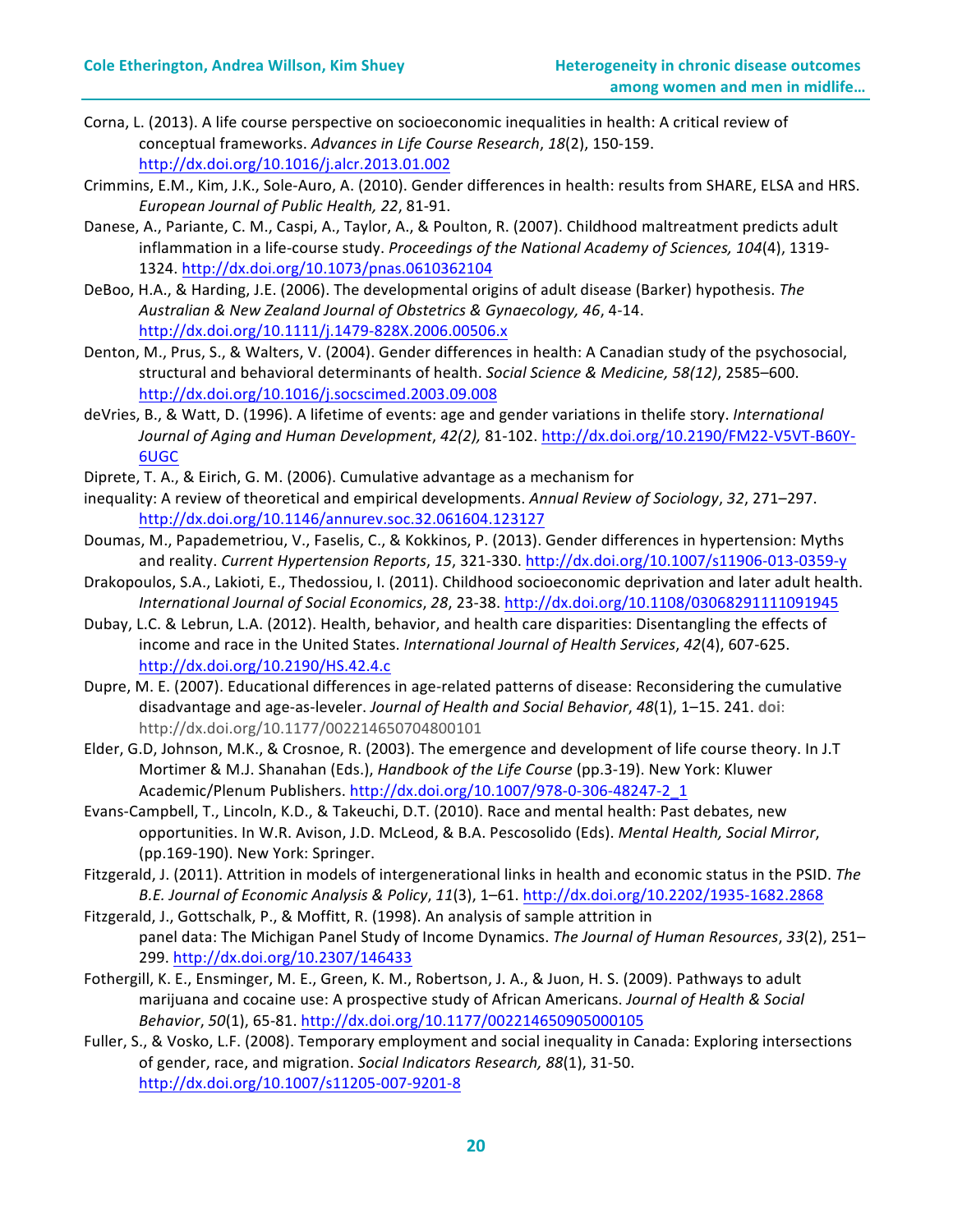- Galobardes, B., Lynch, J. W., & Davey Smith, G. (2004). Childhood socioeconomic circumstances and causespecific mortality in adulthood: Systematic review and interpretation. *Epidemiologic Reviews*, *26*, 7–21. http://dx.doi.org/10.1093/epirev/mxh008
- George, L.K. (2005). Socioeconomic status and health across the life course: Progress and prospects. *Journal of Gerontology, 60B,* 135–39. http://dx.doi.org/10.1093/geronb/60.Special\_Issue\_2.S135
- Gilman, S. E., Kawachi, I., Fitzmaurice, G. M., & Buka, S. L. (2002). Socioeconomic status in childhood and the lifetime risk of major depression. International Journal of Epidemiology, 31(2), 359-367. http://dx.doi.org/10.1093/ije/31.2.359
- Gluckman P., & Hanson M. (2005). *The fetal matrix: Evolution, development and* disease. Cambridge, UK: Cambridge University Press.
- Gustafsson, P. E., & Hammarström, A. (2012). Socioeconomic disadvantage in adolescent women and metabolic syndrome in mid-adulthood: An examination of pathways of embodiment in the Northern Swedish Cohort. *Social Science & Medicine*, *74*(10), 1630–8. http://dx.doi.org/10.1016/j.socscimed.2012.01.044
- Hamil-Luker, J., & O'Rand, A. M. (2007). Gender differences in the link between childhood socioeconomic conditions and heart attack in adulthood. *Demography*, 44(1), 137–158. http://dx.doi.org/10.1353/dem.2007.0004
- Halliday, T. J., Kimmitt, M. C., & Kimmitt, C. (2012). Selective migration and health in the USA. *Population Studies*, *62*(3), 321–334. http://dx.doi.org/10.1080/00324720802339806
- Hallqvist, J., Lynch, J., Bartley, M., Lang, T., & Blane, D. (2004). Can we disentangle life course processes of accumulation, critical period and social mobility? An analysis of disadvantaged socio-economic positions and myocardial infarction in the Stockholm Heart Epidemiology Program. *Social Science and Medicine*, *58*(8), 1555-1562. http://dx.doi.org/10.1016/S0277-9536(03)00344-7
- Hannan, C. (2009). Women, gender equality, and diabetes. International Journal of Gynecology and Obstetrics, *104*, S4-S7. http://dx.doi.org/10.1016/j.ijgo.2008.11.021
- Hayward, M.D, & Gorman, B.K. 2004. The long arm of childhood: The influences of early life social conditions on men's mortality. *Demography, 41*(1), 87-107. http://dx.doi.org/10.1353/dem.2004.0005
- Heron, M.P. (2007). Deaths: leading causes for 2004. *National Vital Statistics Report*, 56(5),1-95.
- Hogan, R., & Perrucci, C.C. (2007). Black women: Truly disadvantaged in the transition from employment to retirement income. *Social Science Research*, 36, 1184–1199. http://dx.doi.org/10.1016/j.ssresearch.2006.07.002
- Hunt, K. & Annandale, E. (1999). Relocating gender and morbidity: Examining men's and women's health in contemporary Western societies. Social Science & Medicine, 48(1),1-5. http://dx.doi.org/10.1016/S0277-9536(98)00284-6
- Johnson, R. C., & Schoeni, R. F. (2011). Early-life origins of adult disease: national longitudinal population-based study of the United States. American Journal of Public Health, 101(12), 2317-24. http://dx.doi.org/10.2105/AJPH.2011.300252
- Kagotho, J. (2009) Examining the longitudinal impact of assets and income on immigrant health behaviors. *Washington University in St. Louis.*
- Kivimaki, M., Lawlor, D.A., Davey Smith, G., Keltikangas-Jarvinen, L., Elovainio, M., Vahtera, J., Pulkki-Raback, L., Taittonen, L., Viikari, J.S.A. & Raitakari, O.T. (2006). Early socioeconomic position and blood pressure in childhood and adulthood: The cardiovascular risk in young Finns study. *Hypertension*, 47, 39-44. http://dx.doi.org/10.1161/01.HYP.0000196682.43723.8a
- Lemelin, E.T., Diez Roux, A.V, Franklin, T.G., Carnethon, M., Lutsey, P.L., Ni, H. & Shrager, S. (2009). Life-course socioeconomic positions and subclinical atherosclerosis in the multi-ethnic study of atherosclerosis. *Social Science & Medicine*, *68*(3), 444–51. http://dx.doi.org/10.1016/j.socscimed.2008.10.038
- Lidfeldt, J., Li, T.Y., Hu, F.B., Manson, J.E., & Kawachi, I. (2007). A prospective study of childhood and adult socioeconomic status and incidence of Type 2 Diabetes in women. American Journal of Epidemiology, *165*(8), 882-889. doi: 10.1093/aje/kwk078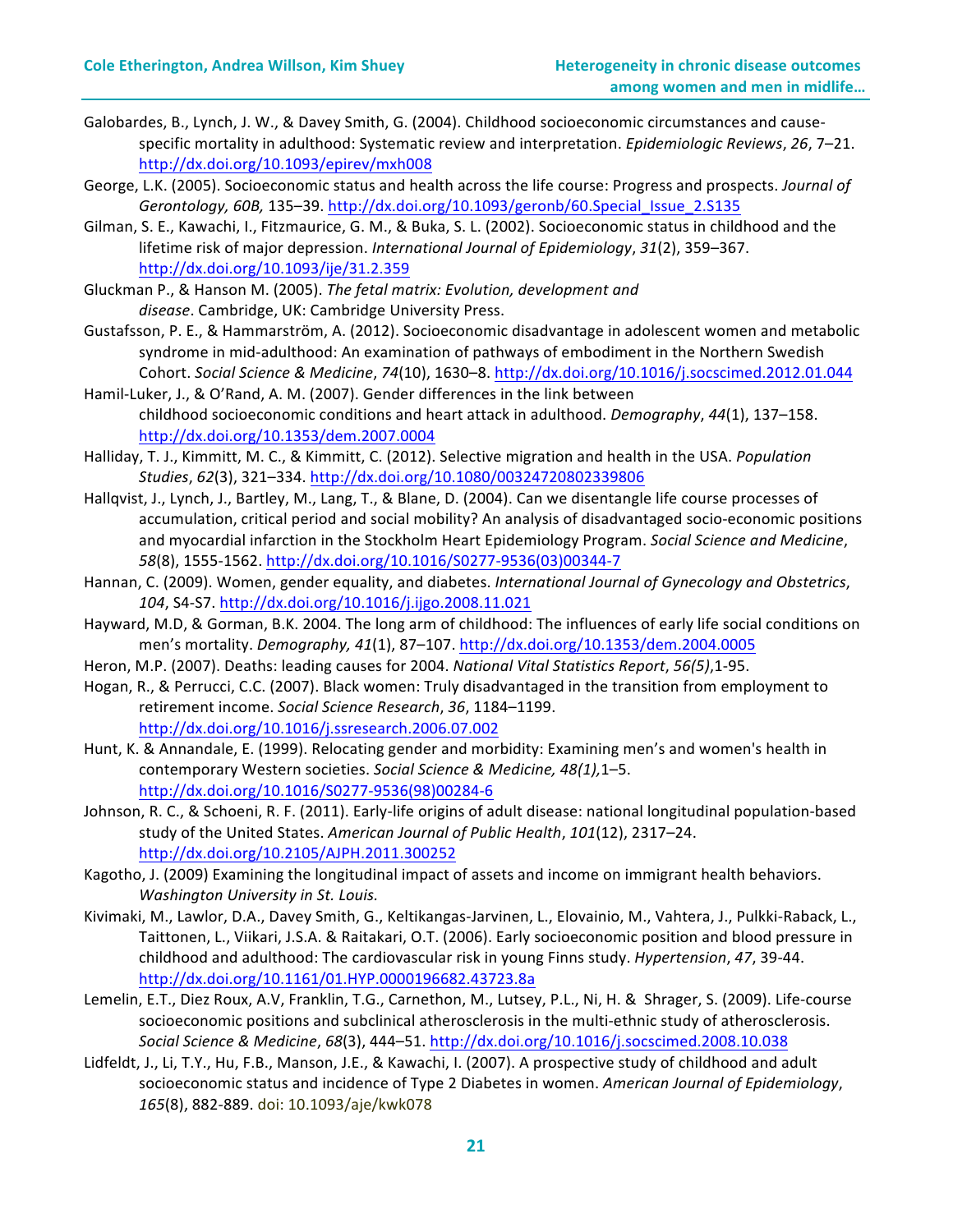- Lipowicz, A., Kozieł, S., Hulanicka, B., & Kowalisko, A. (2007). Socioeconomic status during childhood and health status in adulthood: the Wrocław growth study. Journal of Biosocial Science, 39(4), 481-91. http://dx.doi.org/10.1017/S0021932006001799
- Luo, Y. & Waite, L.J. (2005). The impact of childhood and adulthood SES on physical, mental, and cognitive wellbeing in later life. Journals of Gerontology Series B: Psychological Sciences and Social Sciences, 60(2),S93-S101. doi: 10.1093/geronb/60.2.S93.
- Lundberg, U. (1996). The influence of paid and unpaid work on psychophysiological stress responses of men and women. Journal of Occupational Health Psychology, 1, 117-130. http://dx.doi.org/10.1037/1076-8998.1.2.117
- Lundbergy, U. & Parr, D. (2000). Neurohormonal factors, stress, health, and gender. In R.M. Eisler and M. Hersen (Eds.), *Handbook of Gender, Culture, and Health* (pp. 21-42). Mahwah, NJ: Lawrence Erlbaum Associates.
- Lynch, S. M. (2003). Cohort and life-course patterns in the relationship between education and health: A hierarchical approach. *Demography*, *40*(2), 309–331. http://dx.doi.org/10.1353/dem.2003.0016
- Lynch, S.M. (Ed). (2008). Special Issue: Race, Socioeconomic Status, and Health in Life-Course Perspective. *Research on Aging, 30*(2)*.*http://dx.doi.org/10.1177/0164027507312086
- Maty, S.C., Lynch, J.W., Raghunathan, T..E., & Kaplan, G.A. (2008). Childhood socioeconomic position, gender, adult body mass index, and incidence of Type 2 diabetes mellitus over 34 years in the Alameda County Study. *American Journal of Public Health*, *98*, 1486-1494. http://dx.doi.org/10.2105/AJPH.2007.123653
- McDonough, P., & Berglund, P. (2003). Histories of poverty and selfrated health trajectories. *Journal of Health and Social Behavior*, *44*(2), 198–214. http://dx.doi.org/10.2307/1519808
- McDonough, P., Sacker, A., & Wiggins, R. D. (2005). Time on my side? Life course trajectories of poverty and health. *Social Science & Medicine*, *61*(8), 1795–1808. http://dx.doi.org/10.1016/j.socscimed.2005.03.021
- McGonagle, K.A., Schoeni, R.F., Sastry, N., & Freedman, V.A. (2013). The Panel Study of Income Dynamics: Overview, Recent Innovations, and Potential for Life Course Research. *Longitudinal and Life Course Studies*, *3*(2), 2-21.
- Mckenzie, S.K., Carter, K.N., Blakely, T. & Ivoery, V. (2011). Effects of childhood socioeconomic position on subjective health and health behaviours in adulthood: how much is mediated by adult socioeconomic position? *BMC Public Health, 11*, 269. http://dx.doi.org/10.1186/1471-2458-11-269
- Meer, J., Miller, D. L., & Rosen, H. S. (2003). Exploring the health-wealth nexus. *Journal of Health Economics*, *22*(5), 713–730. http://dx.doi.org/10.1016/S0167-6296(03)00059-6
- Mensah, F.K. & Hobcraft, J. (2008). Childhood deprivation, health and development: associations with adult health in the 1958 and 1970 British prospective birth cohort studies. *Journal of Epidemiology & Community Health*, *62*, 599-606. http://dx.doi.org/10.1136/jech.2007.065706
- Miech, R.A., & Shanahan, M.J. (2000). Socioeconomic status and depression over the life course. *Journal of Health and Social Behavior, 41*(2), 162-176. http://dx.doi.org/10.2307/2676303
- Miller, G.E., Chen, E., & Parker, K.J. (2011). Psychological stress in childhood and susceptibility to the chronic diseases of aging: Moving toward a model of behavioral and biological mechanisms. *Psychological Bulletin*, *137*, 959-997. http://dx.doi.org/10.1037/a0024768
- Moen, P., Robison, J., & Fields, V. (1994). Women's work and caregiving roles: A life course approach. *Journal of Gerontology*, *49*(4), S176–S186. http://dx.doi.org/10.1093/geronj/49.4.S176
- Montez, J.K. & Hayward, M.D. (2014). Cumulative childhood adversity, educational attainment, and active life expectancy among U.S. adults. *Demography*, 51, 413-435. http://dx.doi.org/10.1007/s13524-013-0261-x
- Murray E.T., Mishra, G.D., Kuh, D., Guralnik, J., Black, S. & Hardy, R. (2011). Life course models of socioeconomic position and cardiovascular risk factors: 1946 birth cohort. *Annals of Epidemiology*, *21*, 589-597. http://dx.doi.org/10.1016/j.annepidem.2011.04.005

National Poverty Center. (2013). Poverty in the United States. Ann Arbour, MI: The University of Michigan. National Center for Health Statistics. (2009). *Health, United States, 2008, with chartbook*. Hyatsville, MD: Author.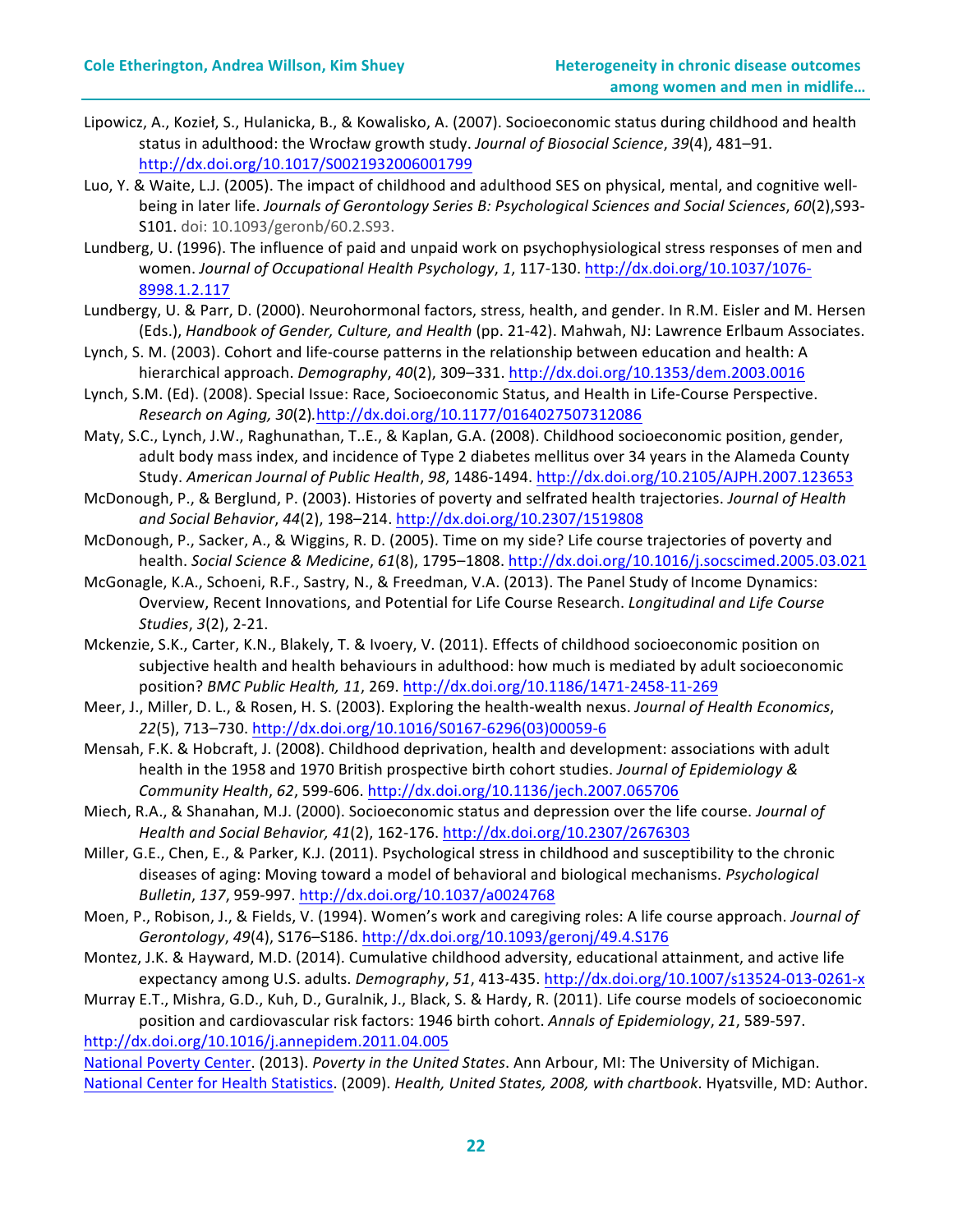- O'Rand, A. M. (1996). The precious and the precocious: understanding cumulative disadvantage and cumulative advantage over the life course. The Gerontologist, 36(2), 230-8. http://dx.doi.org/10.1093/geront/36.2.230
- Panel Study of Income Dynamics. (2013). Public use dataset. Produced and distributed by the Survey Research Center, Institute for Social Research, University of Michigan, Ann Arbor, MI.
- Petrea, R.E., Beiser, A.S., Seshadri, S., Kelly-Hayes, M., Kase, C.S., & Wolf, P.A. (2009). Gender differences in stroke incidence and poststroke disability in the Framingham Heart Study. *Stroke, 40, 1032-1037*. http://dx.doi.org/10.1161/STROKEAHA.108.542894
- Phillips, J.A. & Sweeney, M.M. (2005). Premarital cohabitation and marital disruption among white, black, and Mexican American women. Journal of Marriage and Family, 67(2), 296-314. doi: 10.1111/j.0022-2445.2005.00117.x
- Prokos, A.H., Padavic, I., & Schmidt, A. (2009). Nonstandard work arrangements among women and men scientists and engineers. *Sex Roles, 61,* 653-665. http://dx.doi.org/10.1007/s11199-009-9680-y
- Pudrovska, T., & Anishkin, A. (2013). Early-life socioeconomic status and physical activity in later life: evidence from structural equation models. *Journal of Aging and Health*, 25(3), 383-404. http://dx.doi.org/10.1177/0898264312468601
- Pudrovksa, T. & Anikputa, B. (2013). Early-life socioeconomic status and mortality in later life: An integration of four life-course mechanisms. Journals of Gerontology. Series B: Psychological Sciences and Social *Sciences*, *69*(3), 451-460.
- Read, J.G. & Gorman, B.K. (2010). Gender and health inequality. Annual Review of Sociology, 36, 371-386. http://dx.doi.org/10.1146/annurev.soc.012809.102535
- Schafer, Markus H, & Ferraro, K. F. (2012). Childhood misfortune as a threat to successful aging: avoiding disease. The Gerontologist, 52(1), 111–20. http://dx.doi.org/10.1093/geront/gnr071
- Sen, G. & Ostlin, P. (2007). *Gender inequity in health: Why it exists and how we can change it*. World Health Organization.
- Shuey, K. M., & Willson, A. E. (2008). Cumulative disadvantage and blackwhite disparities in life-course health trajectories. *Research on Aging*, *30*(2), 200–225. http://dx.doi.org/10.1177/0164027507311151
- Shuey, K.M. & Willson, A.E. (2014). Economic hardship in childhood and adult health trajectories: An alternative approach to investigating life-course processes. Advances in Life Course Research, 22, 49-61. http://dx.doi.org/10.1016/j.alcr.2014.05.001
- Taylor,S.E., Klein, L.C., Lewis, B.P., Gruenewald, T.L., Gurung, R.A.R. & Updegraff, J.A. (2000). Biobehavioral responses to stress in females: Tend-and-befriend, not fight-or-flight. Psychological Review, 107, 411-429. http://dx.doi.org/10.1037/0033-295X.107.3.411
- Turner, R.J. & Avison, W.R. (2003). Status variations in stress exposure: Implications for the interpretation of research on race, socioeconomic status, and gender. Journal of Health and Social Behavior, 44, 488-505. http://dx.doi.org/10.2307/1519795
- Turner, R.J., Wheaton, B., & Lloyd, D.A. (1995). The epidemiology of social stress. American Sociological Review, *60*, 104-125. http://dx.doi.org/10.2307/2096348
- Wagmiller, R. L., Lennon, M. C., Kuang, L., Alberti, P. M., & Aber, J. L. (2006). The dynamics of economic disadvantage and children's life chances. American Sociological Review, 71(5), 847-866. http://dx.doi.org/10.1177/000312240607100507
- Walsemann, K. M., Ailshire, J. a, Bell, B. a, & Frongillo, E. A. (2012). Body mass index trajectories from adolescence to midlife: differential effects of parental and respondent education by race/ethnicity and gender. *Ethnicity & Health*, *17*(4), 337–62. http://dx.doi.org/10.1080/13557858.2011.635374
- Western, B., Bloome, D., Sosnaud, B., & Tach, L. (2012). Economic insecurity and social stratification. Annual *Review of Sociology*, *38*, 341–359. http://dx.doi.org/10.1146/annurev-soc-071811-145434